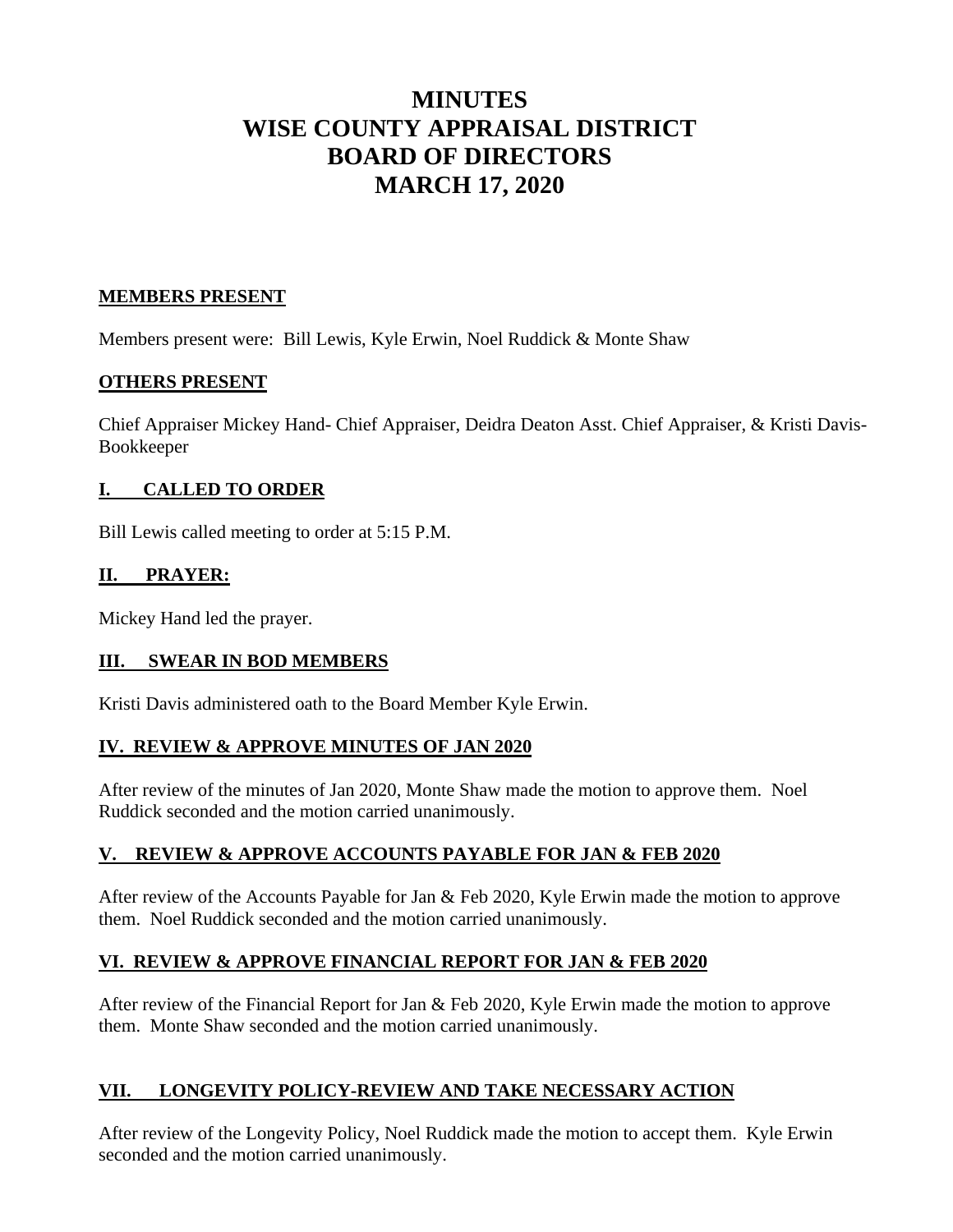Page 2 BOD Minutes Mar 17, 2020

## **VIII. REAPPRAISAL PLAN DELIVERY-PROPOSAL TO ALLOW CHIEF APPRAISER TO DELIVER TO PRESIDENT OF GOVERNING BODY, PROPERTY TAX CODE 6.05(i), TAKE NECESSARY ACTION**

After review Noel Ruddick made the motion to approve Chief Appraiser to deliver Reappraisal Plan. Kyle Erwin seconded and the motion carried unanimously.

## **IX. REVIEW PROPOSAL FOR COLORTRAC SMART LF 42C WIDE FORMAT SCANNER, TAKE NECESSARY ACTION**

After review of the 2 proposals, Kyle Erwin made the motion to accept the proposal for the Colortrac Smart LF 42C scanner for \$6500.00. Monte Shaw seconded and the motion carried.

## **X. REVIEW PENDING LITIGATION, TAKE NECESSARY ACTION**

Kyle Erwin made the motion to accept Chief Appraisers recommendation for 1713 MED that it is both an equal and uniform appraisal.

## **XI. REVIEW LITIGATION/ARBITRATION SETTLEMENTS-TAKE NECESSARY ACTION**

a) AMBE HOTELS DECATUR LLC vs. WISE COUNTY APPRAISAL DISTRICT DISTRICT COURT SUIT # CV17-06-533 AGREED JUDGEMENT FOR 2016 MARKET AS FOLLOWS:

 PCL# R000049029 2016 CERTIFIED VALUE \$3,512,640 2016 AGREED VALUE \$ 3,000,000

b) KAMY (aka Khosrow Sadeghian) vs. WISE COUNTY APPRAISAL DISTRICT DISTRICT COURT SUIT # CV15-07-517 AGREED JUDGEMENT FOR 2014, 2015, & 2019

PCL#'s R4533, R13211, R14219, R17760, R22066, R23950, R27786, R28555, R26458, R27786, R29080, R30500, R30599, R31616, R31871, R32178, R36024, R36525, R43566, R44226 & R47133

| 2014 CERTIFIED VALUES \$734,200   | 2014 AGREED VALUE \$566,438 |  |
|-----------------------------------|-----------------------------|--|
| 2015 CERTIFIED VALUES \$1,116,920 | 2015 AGREED VALUE \$853,716 |  |

2016, 2017, & 2018 CERTIFIED VALUES -NO CHANGES

2019 CERTIFIED VALUE \$1,820,439 2019 AGREED VALUE \$1,340,380

After review Kyle Erwin made the motion to accept the recommendations above. Noel Ruddick seconded and the motion carried unanimously.